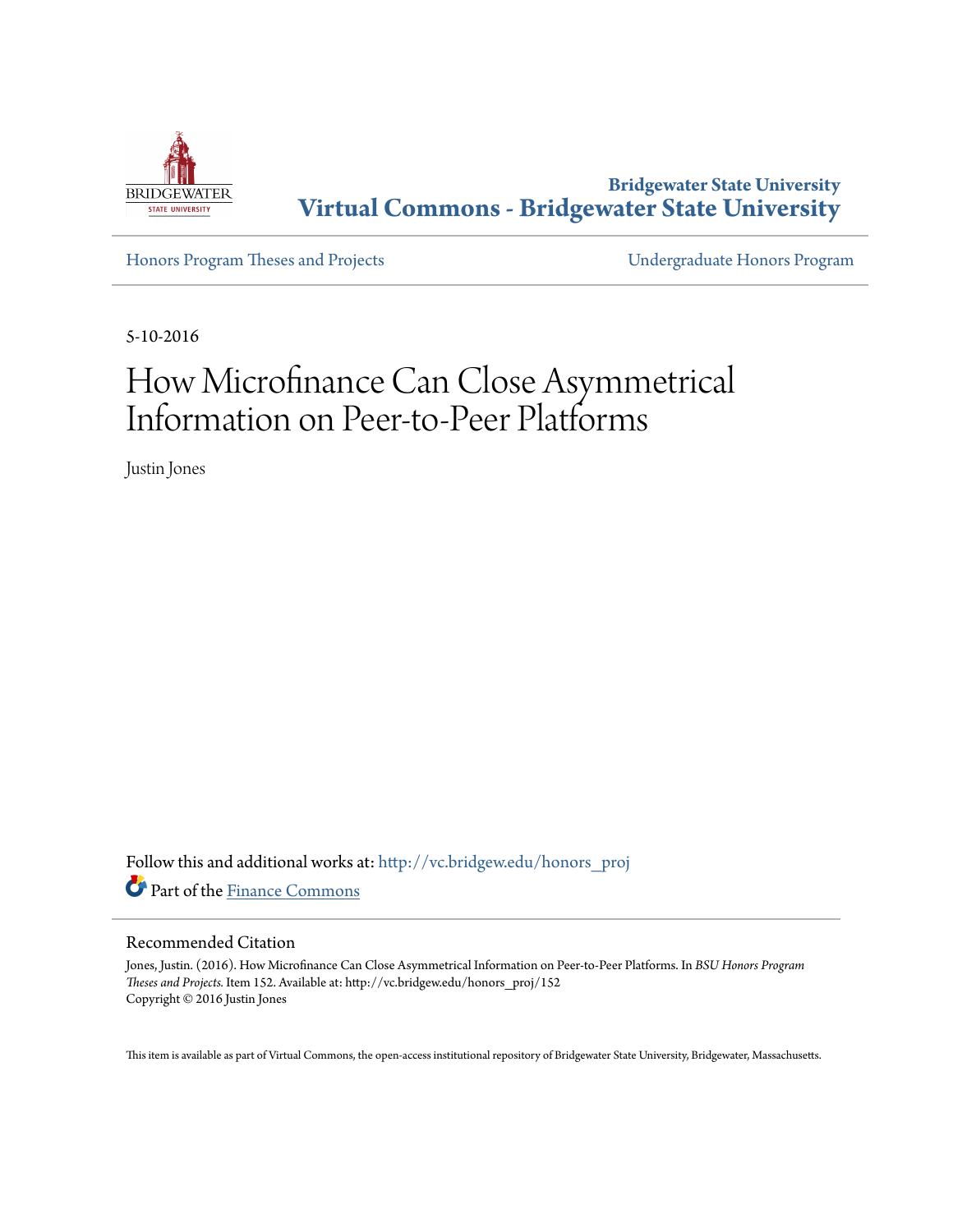#### **How Microfinance Can Close Asymmetrical Information on Peer-to-Peer Platforms**

Justin Jones

#### Submitted in Partial Completion of the Requirements for Interdisciplinary Honors in Accounting and Finance and Economics

Bridgewater State University

May 10, 2016

Dr. Michael Jones, Thesis Director Dr. Quoc Tran, Committee Member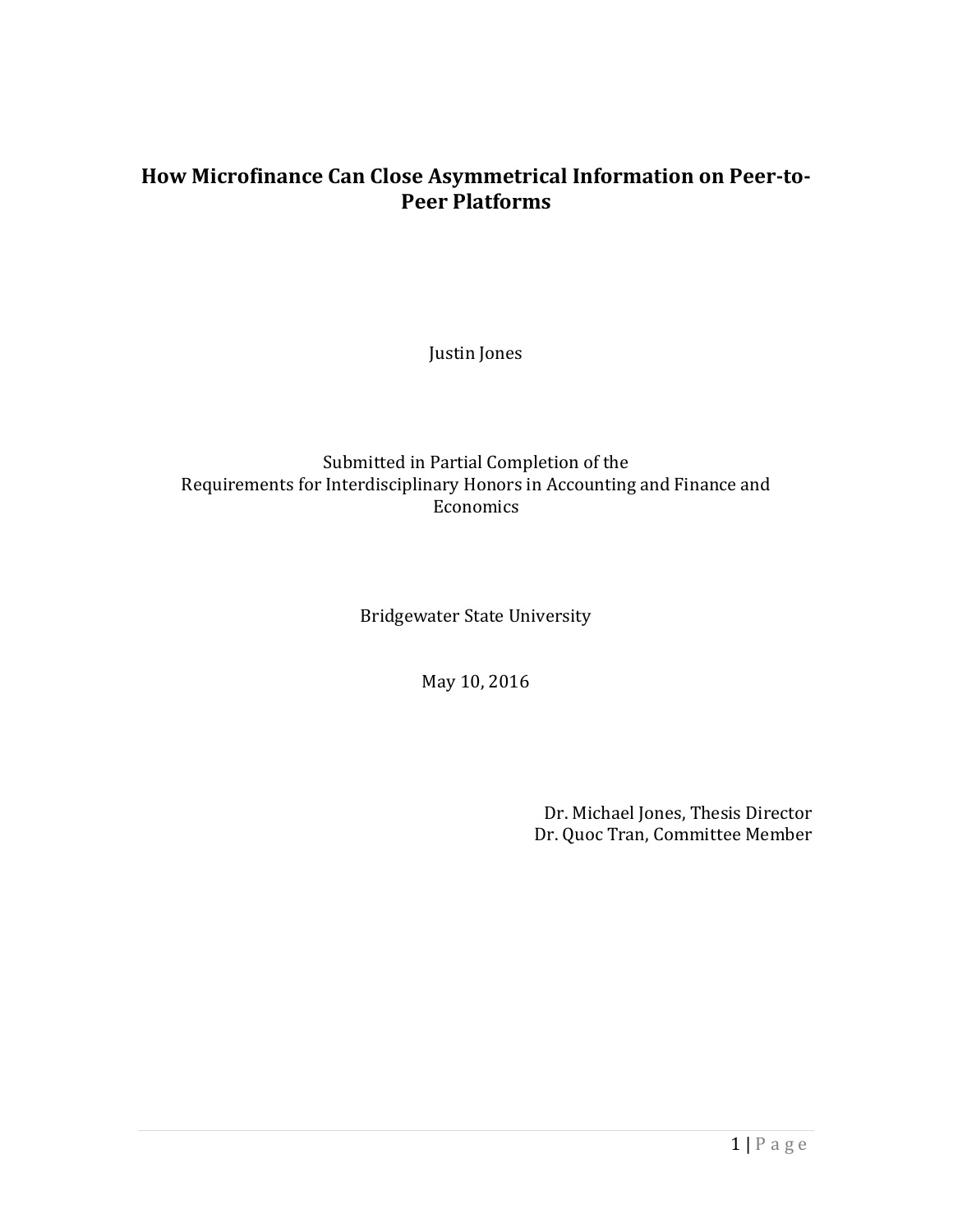#### **Abstract**

Peer-to-peer lending has sprung up in recent years, defined by its flexibility to meet the needs of loan applicants from a range of financial backgrounds. Institutional investors' reluctance to fund small business owners has facilitated the widespread acceptance of peer-to-peer lending, which represents a convenient investment medium for prospective borrowers, individual investors, and P2P companies. Though, the inclusive model inherent in P2P lending breeds practical concerns for investors who expect to maximize returns while minimizing default risks. This paper proceeds to explore the value of information, the importance of information in principle-agent relationships, and how information must be leveraged further by P2P platforms to maintain high returns on investments for individual investors. Due to the importance of accurate, up-to-date borrower information, the literature herein suggests that P2P companies should outsource the procurement of borrower information to increase investment values and attract larger volumes of credit from individual investors. As a result of the absence of academic literature that explores the incorporation of microfinance institutions' core competencies into the P2P business model, advantages of this business partnership are thus considered on a foundational level, leaving room for further empirical research in the future. Hence, this paper represents a working solution to be explored over time.

### **Introduction**

Self-employment is a challenging opportunity to successfully undertake. Creating two out of every three jobs and accounting for over half of United States' sales, small businesses are the backbone of the American economy (Harrison 2013). Although the amount of small business births has steadily increased since the financial recession, the probability that a small business survives for 10 years is less one-third; moreover, minority owned businesses are failing at a higher rate than their non-minority counterparts (Wolken 2002, Lowrey 2005).

In a post-crisis environment, individuals have found it difficult to obtain loans from institutional banks. For reasons explored further herein, individuals' perceived risk by banks has been unfavorably skewed due to the market forces of the 2008 recession and questionable risk assumptions that persist today. Many individuals applying for loans are small business owners applying for small business loans.

Access to credit has been a commonly cited challenge among many small business owners (Federal Reserve Bank of New York). Since the financial crisis, institutional banks have increased their funding to large businesses; however, institutional banks have not shown the same willingness to distribute loans to small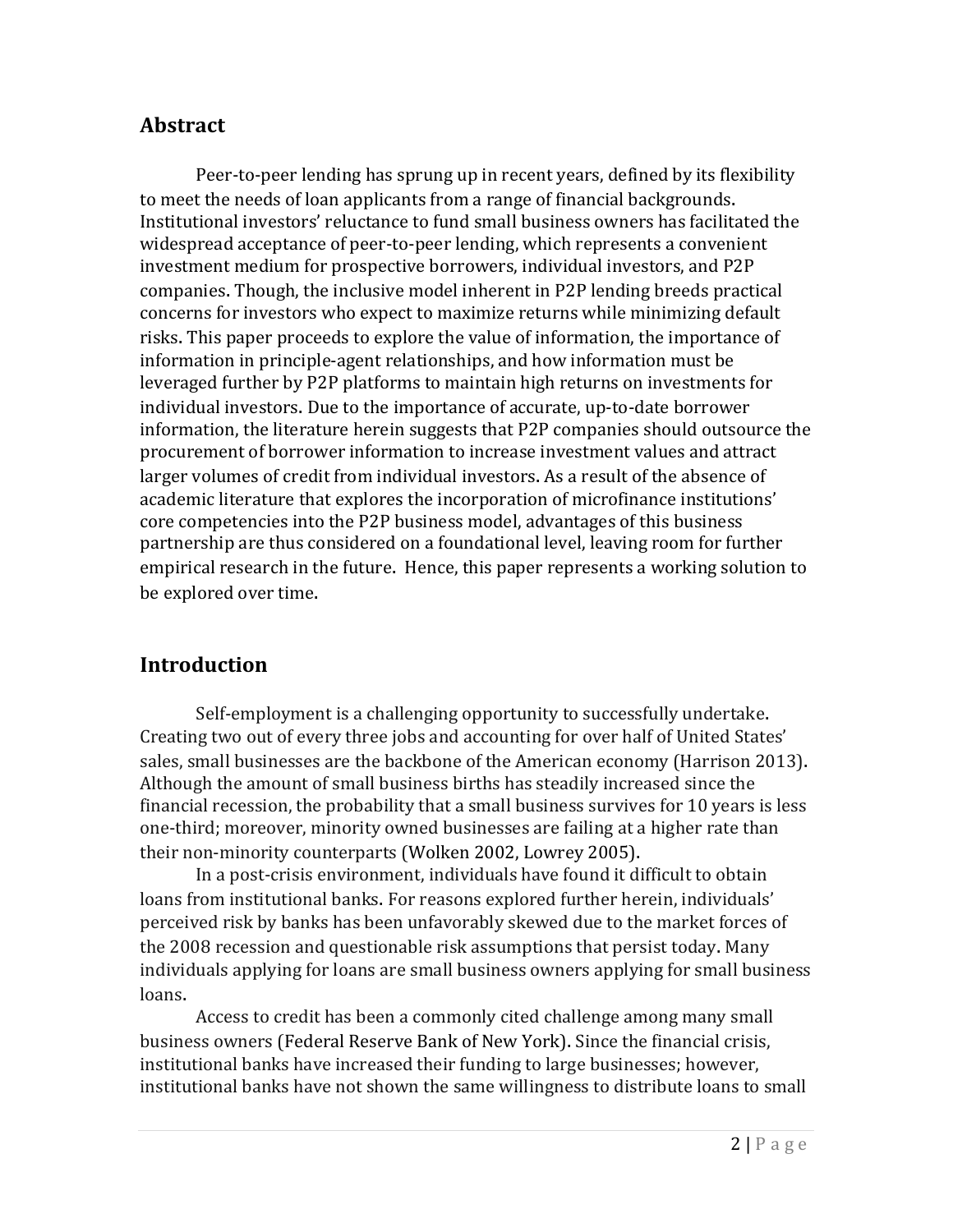businesses at similar rates (Ross and Farhat 2012). This constrains small business's budgets and encumbers long-term growth potential, hiring activities, and fulfilling existing orders. This is in large part due to bank's perceived riskiness of a borrower's background, a result of unverifiable history or insufficient financial status to cover a bank's costs associated with a borrower's potential default risk.



**Figure 1**: Small Business Loans Down Since the Financial Crisis of 2008 *Small Firm Loan Balances at Banks (\$ billions)* 

*Source: HBS, "The State of Small Business Lending: Credit Access during the Recovery and How Technology May Change the Game", by Karen Gordon Mills, Brayden McCarthy.*



**Figure 2:** Small Business Loans Are In Decline

*Small Business Share of Loans at Banks (%) vs. Total Outstanding Commercial Loans (\$ Billions)* 

*Source: HBS, "The State of Small Business Lending: Credit Access during the Recovery and How Technology May Change the Game", by Karen Gordon Mills, Brayden McCarthy.*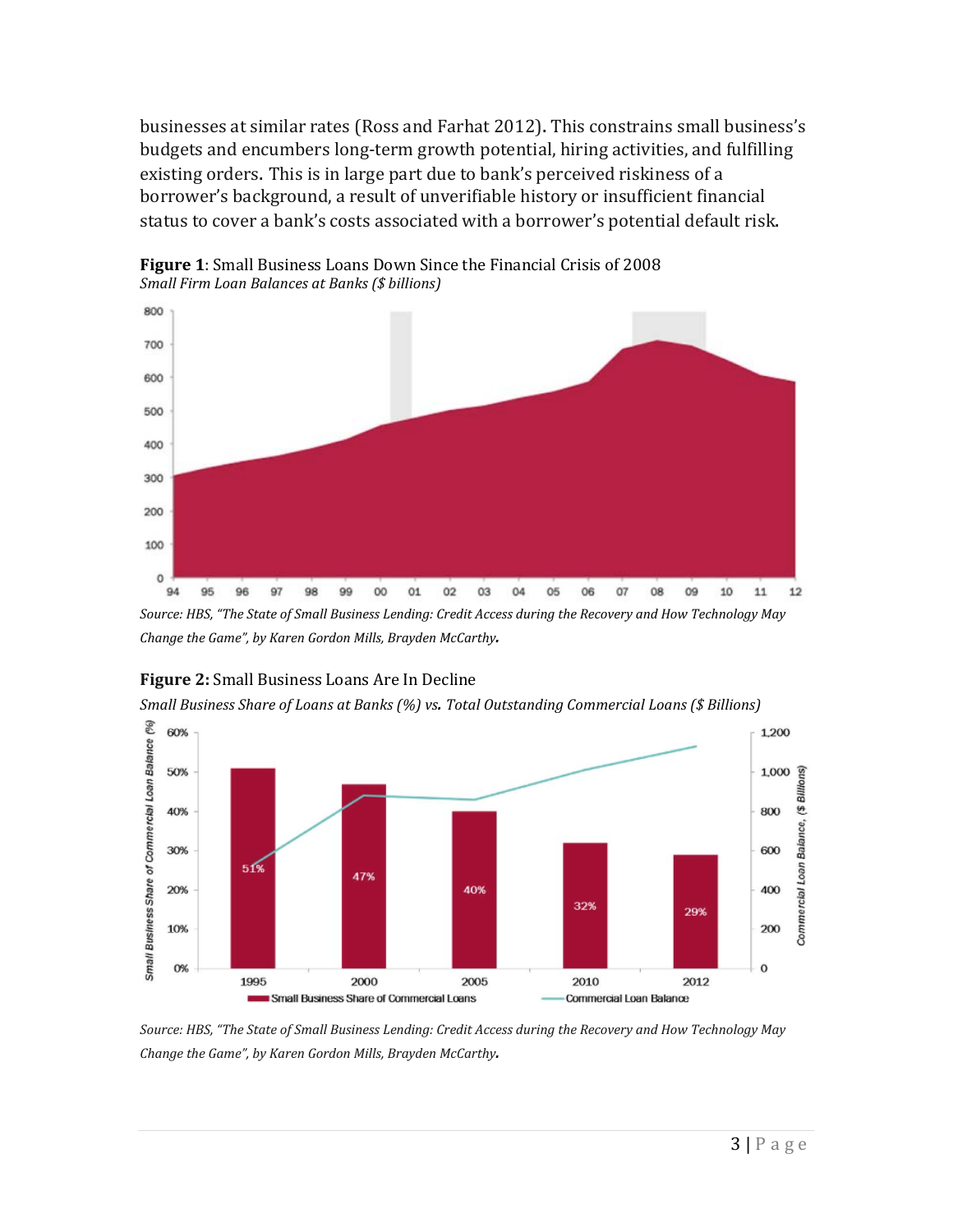Substantial premiums on accurate, detailed borrower information exist in the loan marketplace today. Borrower information allows a creditor to assess default risk, minimize moral hazard, and avoid adverse selection difficulties. However, creditors differ on their respective investment criteria when considering loan applicants, which sometimes discourages prospective borrowers from applying to loans who deem the time commitment more valuable than the loan itself.

Peer-to-peer investing, a decentralized form of marketplace lending, may present a viable solution for individuals who own small businesses but have not successfully obtained credit through traditional investment channels. Due the P2P business model and investors' varying levels of risk tolerance, borrowers of different credit levels may find it easier to obtain loans through the P2P platform instead of through a traditional bank. Thus, elaborating on the market for borrower information within the P2P marketplace must be explored further.

This report underlines the high value of information in today's lending markets – especially in marketplace lending, and how leveraging the microcredit business model may augment safer returns for investors, higher rates of loan approval among individuals who own small businesses, and increase the capital volume which is traded on P2P platforms. Peer-to-peer lending has shown to meet the needs of prospective loan borrowers where institutional banks have come up short. The implications of such developments are aligned with the interests of both minority owned businesses and small business owners without sufficient collateral or revenues streams, who cannot qualify for small business loans from traditional channels.

The first section of this report will thus address the value of borrower information in marketplace lending using an example of adverse selection. Through this example, the report will transition into the benefits of making this information accessible to investors, whereby one may begin to understand how obtaining this information may enhance market opportunities for different stakeholders. The cumulative effect will be to increase opportunities for small businesses and close the credit gap among all business owners, hence individuals and their families. Next, I will expand upon the microcredit business model and how this model has been shown to work in the presence of little borrower information. Finally, the report will suggest the incorporation of microcredit services into P2P platforms to combat information asymmetry and transform P2P lending into a true value-add investment tool for the borrowers, investors, and the P2P platform companies.

#### **Borrower Evaluation**

In a post-crisis economy, creditors and borrowers alike are feeling the aftershock of the recovery. Since 2008, the Consumer Confidence Index has increased over 60%, increasing money velocity within the economy (Federal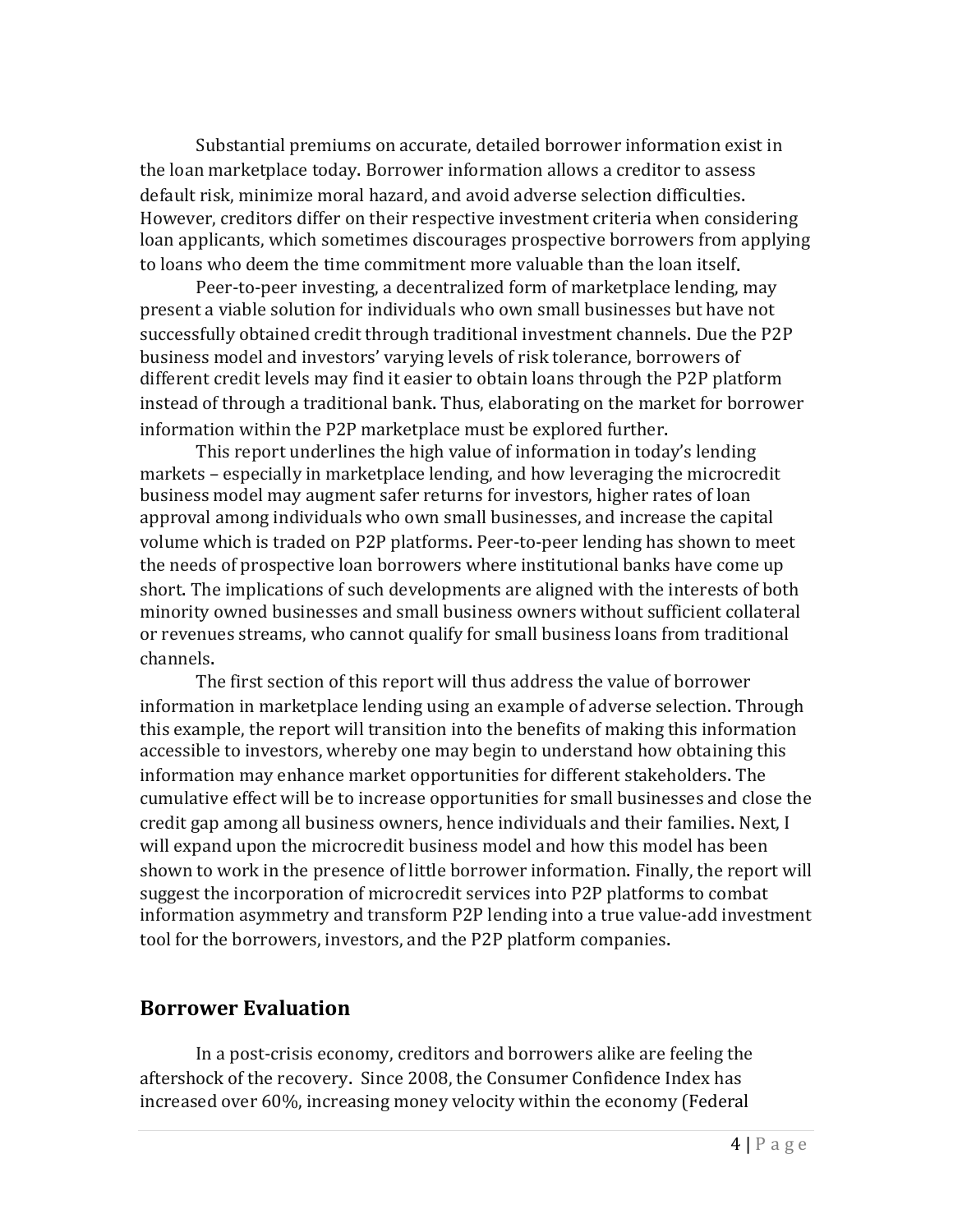Reserve Bank of St. Louis). The Case-Schiller Index, which measures residential housing price changes, is finally reestablishing much of its pre-recession values, and consumer spending is booming (Trading Economics). Theoretically, this should equate to an improved chance of being approved for small business loans as a result of healthy economic indicators.

The Federal Reserve Bank of New York conducted a study on 37 percent of all small businesses who applied for credit in 2013, and of businesses that did apply, over 40 percent either received no capital, or received less than their requested amount (Mills and McCarthy 2014). While the reasons for this may be plentiful, loan evaluations strongly consider the personal wealth of small business owners. This is because the assets of a small business are often associated with or derive from the personal wealth of the business owner him or herself – magnifying the importance of a business owner's creditworthiness.

During a bank's evaluation process, the lack of an established credit history negatively affects any borrower's chance of successfully securing a loan. Common reasons for loan denials are: lack of collateral, unreliable revenue streams, subpar credit scores, or no traceable credit history. Institutional banks typically charge risky borrowers higher interest rates to compensate for assuming a higher risk of default.



*Source: Source: HBS, "The State of Small Business Lending: Credit Access during the Recovery and How Technology May Change the Game", by Karen Gordon Mills, Brayden McCarthy.*

To prospective creditors, collateral represents assets to claim in the event of borrower default, a tool to minimize losses and incentivize repayment. Although owning property has been shown to decrease loan denial rates by up to 30%, even when minority owners own real estate, loan denial rates are nearly twice as high among minority-owned businesses compared to non-minority owned businesses (Wolken 2002, Kymn 2014). The proportionately higher loan denial rates as a result have ominous implications for minority-owned businesses' associated survival rates, questioning the authenticity of the evaluation systems used by institutional banks. Most importantly, leaving small businesses unfunded hampers American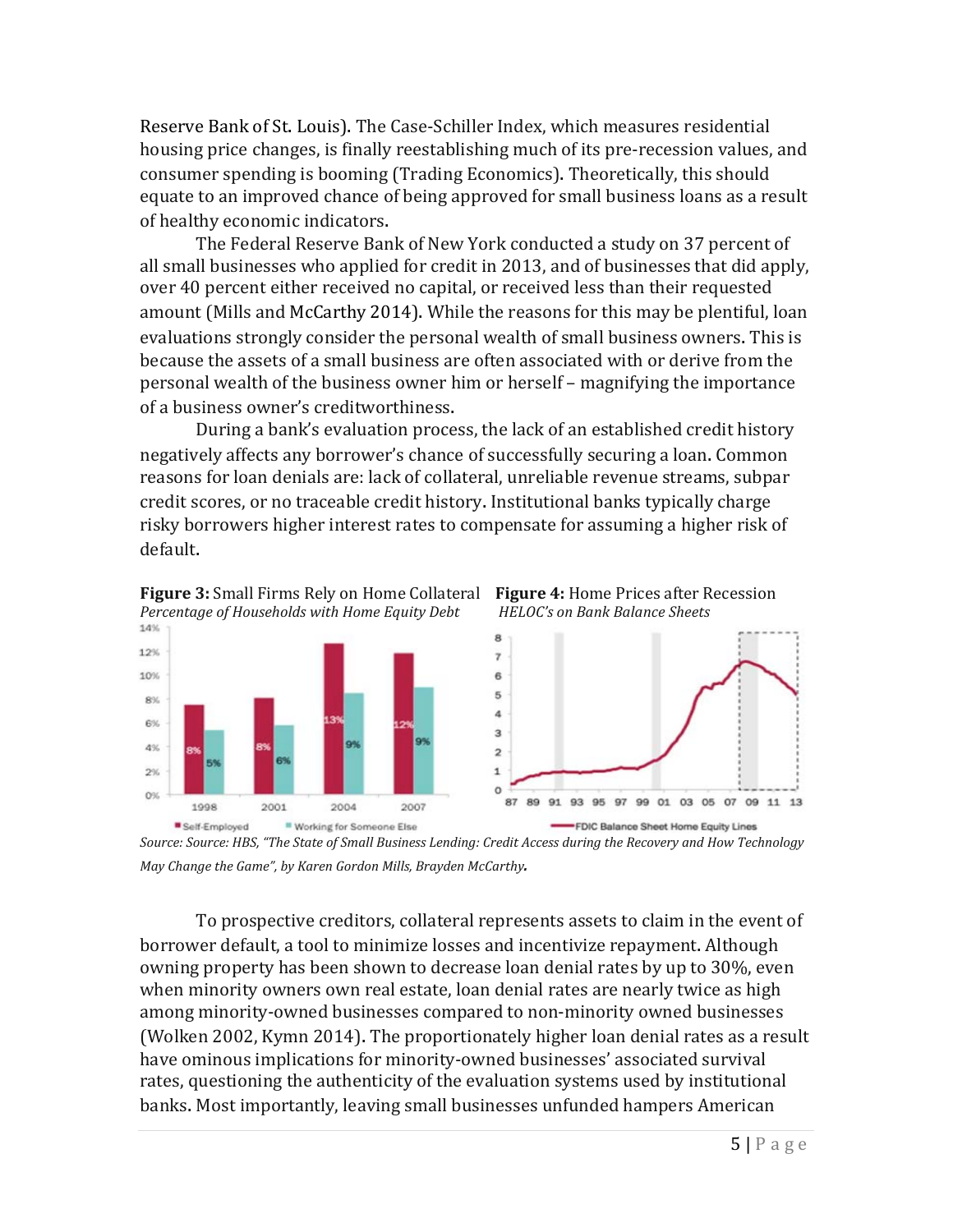GDP growth, limits social class mobility, and ultimately perpetuates inefficient markets.

### **The Value of Verifiable Information**

Out of the total amount of small businesses that were denied loans from the Federal Reserve Bank of New York's report, it remains unclear how many were newly birthed businesses. However, out of the annualized 475,000 small business births that were measured on average by the Small Business Administration between 2006 and 2011, it is a fair assumption for the purpose of demonstration that a considerable amount of the newly incepted businesses lacked verifiable information to meet the minimal needs of institutional investors (United States Small Business Administration). Verifying information is a costly activity for banks to conduct; mostly all institutional banks would not undertake unmeasurable risk and extend credit in such instances. For creditors lacking satisfactory borrower information, adverse selection may occur. The inability to verify a borrower's creditworthiness may force banks to charge safe and risky borrowers the same rates. In turn, this may discourage safe borrowers from seeking credit to fund their business ventures if they fundamentally qualify for lower rates elsewhere on the market. A creditor's inability to authenticate creditworthiness creates a suboptimal marketplace when the aggregate amount of possible business projects go unfunded due to an entrepreneur's refusal to pay higher interest rates. Thus, this example of adverse selection indirectly affects all borrowers. Looking at an example of adverse selection, one can simulate the evaluation process faced by potential borrowers and creditors.

In this example, two types of hypothetical borrowers exist – risky and safe. Let us assume that lack of information prevents creditors from distinguishing safe from risky deals. Under these circumstances of an agent-principle relationship, borrowers may be in a favorable positon due to their ability to falsely represent their creditworthiness to interested investors or banks. For illustrative purposes, both risky and safe borrowers are risk averse, and do not contain sufficient assets to use as collateral to secure loans at a traditional bank.

For the creditor, breaking even is the most important objective when underwriting a loan. The creditor must, at the very minimum, cover the costs associated with disbursing funds to the borrower. In this example, let us say the cost of capital for the creditor is 50 cents per dollar amount lent to both types of borrowers. Hence, the lender must receive back 150% of the principle amount of the loan in order to break even. However, the problem remains for the bank – they cannot determine which of their customers are more risky than the others. Although the bank would like to charge their riskier customers higher interest rates than their safer customers, lack of information forces the bank to charge all of their customers the same rate to ensure their costs will always remain covered.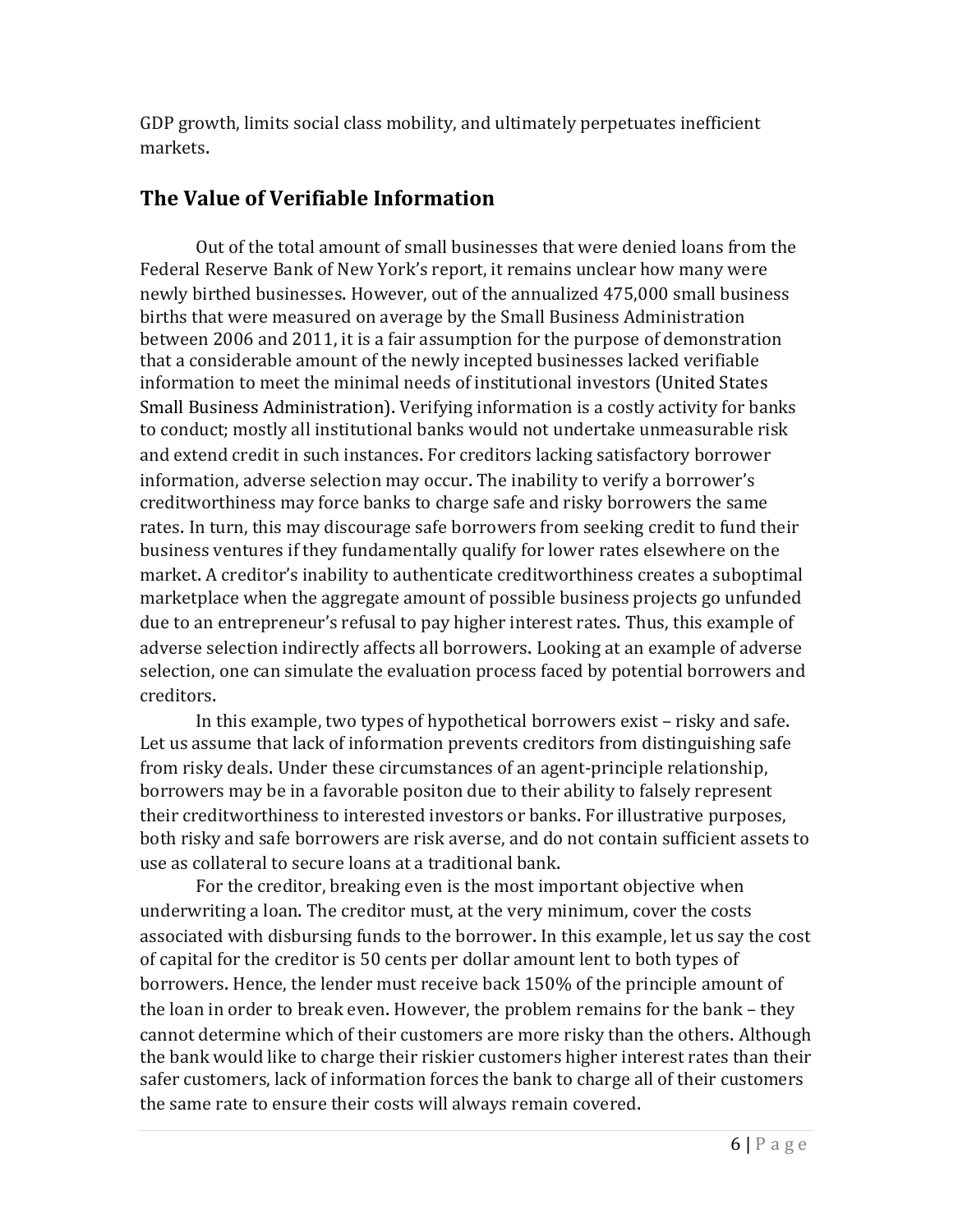Simplifying this common problem: the bank has a 50/50 chance at lending to a safe customer versus a risky borrower. In this example, the safe borrower succeeds 100% of the time, and the risky borrower succeeds only 75% of the time. The lender's chance of successfully breaking even is 87.5% (=  $0.5 * 1.00 * 0.5 *$ 0.75). At this rate, the lender will not have enough money on average to cover their costs of originating the loan (.875 \* \$150 = \$131.25; \$131.25 - \$150 = -\$18.75). To compensate for this risk, lenders would have to increase their interest rates from 50% to 71.5% (.875 \* \$171.5≈\$150) (Armendariz and Morduch 2005).

In the end, safe borrowers may balk at the high interest rate environment that a creditor is forced to create for all borrowers. The market proves to be inefficient in the absence of borrower information because of creditors' inability to decipher borrowers' risk profiles, and creditors subsequently inflating interest rates to obtain loans. The circumstances surrounding attracting the total amount of possible borrowers are muffled, decreasing the total amount of possible economic activity in local markets. Thus, verifiable information's demonstrable value plays a pivotal role in the evaluation process for the creditor, and has indirect consequences to the economy at large (2005).

#### **The Microfinance Business Model and Its Application in Investment Markets**

Microfinance institutions leverage group lending methods to minimize default risk by relying heavily on incentives to warrant loan repayments. In the microfinance business model, by extending credit to a group of borrowers instead of a single individual, included members become integral parts of a team's objective to repay loan amounts. If members do not repay their quotient of the loan balance, the remainder of the principal amount is siphoned off from the rest of the group. Members within the group have joint liability; thus, the performance of any one individual affects the aggregate. Not only does this reduce risks of moral hazard, but lessens the cost of loan distribution and collection (Yum, Lee, Chae 2012).

Reducing information asymmetry and increasing monitoring efforts may lower risk for institutional investors. Although both are costly and difficult for financial institutions to achieve, microcredit institutions have found a great deal of success maintaining great relationships with borrowers to simultaneously reduce default risk and remain profitable. In addition, banks have expressed their willingness to place a large price on an intermediary that can reduce information asymmetries prevalent in today's lending marketplace (Bruett 2007).

Microcredit institutions may thus benefit from the current needs of today's institutional lenders while still accomplishing the organizational mission to provide financial services to higher-risk individuals. Due to microfinance institutions' core competency of relationship-based lending to eliminate information asymmetry,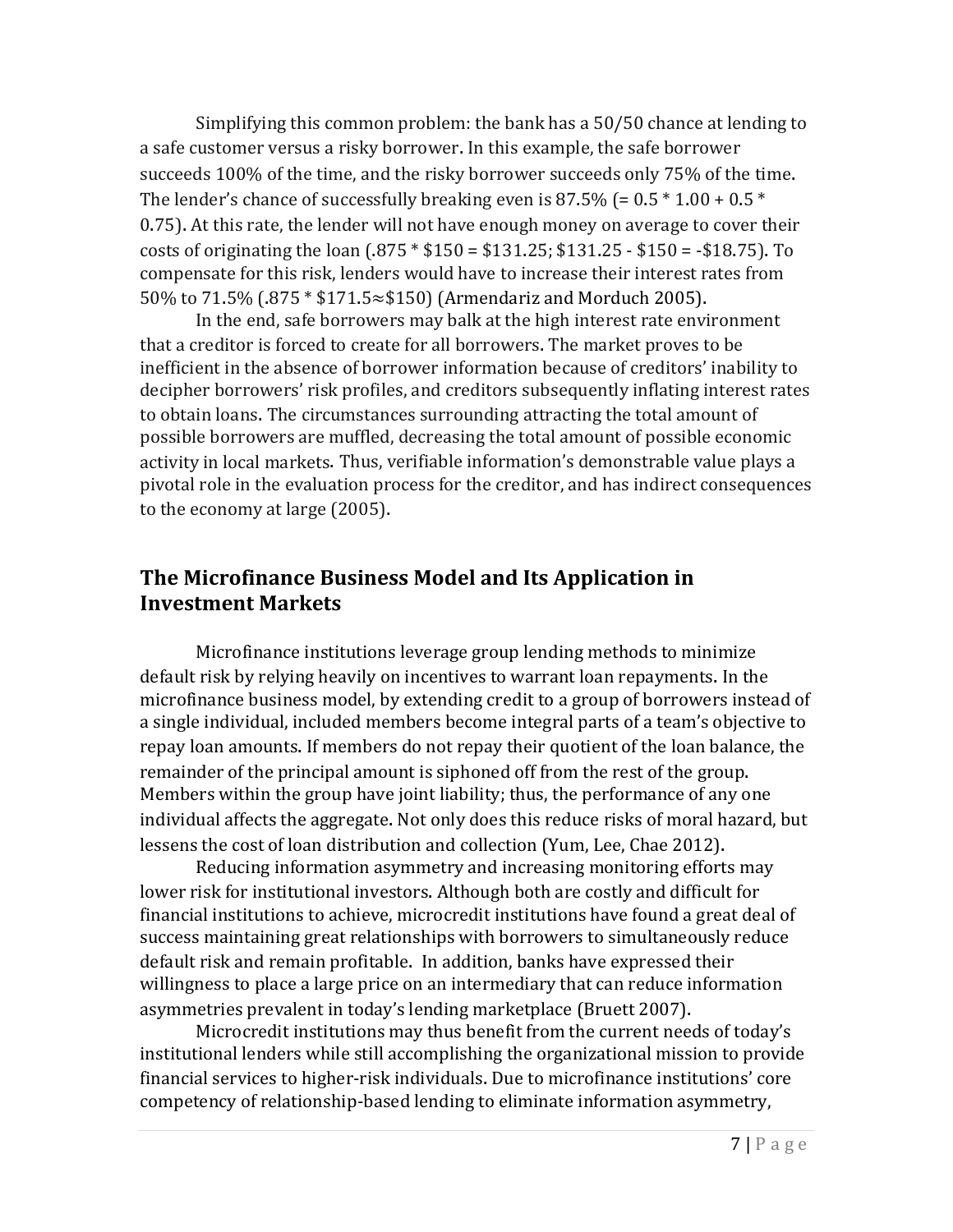microfinance institutions may thus act as delegated monitors for investors. By outsourcing this function to an intermediary, institutional banks or individual investors may be able to reduce monitoring costs that they may have been forced to undertake and instead ensure to a greater degree of certainty that investments will be less risky, thereby reducing adverse selection possibilities. Peer-to-peer (P2P) investing represents an actionable platform where microfinance institutions may be useful intermediaries for investors and borrowers in the midst of information asymmetry that is prevalent in today's P2P platforms.

#### **Basic Information on P2P Lending**

Advancing aspects of microcredit objectives, P2P platforms are more likely to accommodate small business owners than institutional banks – augmenting small business growth and community development. Borrowers from P2P platforms often enjoy lower interest rates than loans distributed from microcredit institutions due to the loan's online origination, thereby cutting costs. Hence, P2P lending can be the nexus for many investing parties: especially investors seeking to diversify their portfolios with high returns.

For peer-to-peer lending platforms, revenues are generated from fees charged to both borrower and lender. Borrowers pay loan origination fees for connecting the investor with the borrower, while investors are charged service fees as a percentage of the loan's interest in exchange for fulfilling the investor's investment needs. Investors retain profit from the remainder of the loan interest charged to borrowers. Unlike traditional banks, P2P platforms do not lend their own capital. With the P2P business model, prospective borrowers are connected directly to individual investors through the P2P platform where the two parties may connect to distribute or obtain unsecured loans, often without the presence of financial intermediaries. To obtain a loan, interested borrowers submit basic information about themselves, such as: income, employer, assets, project description and requested loan amount. A borrower is typically approved within hours of submitting this information, making P2P lending especially convenient for borrowers and investors alike. Investors may then view a candidate profile and elect to fund a portion or entirety of a borrower's requested loan amount.

#### **Current Bottlenecks with P2P Lending**

Peer-to-peer industry leaders Lending Club and Prosper originate over \$7 billion in loans annually, but have been unsuccessful in finding sustainable solutions for maximizing loan repayment. As a result of P2P lending between borrowers and the investors being a one-time interaction, presenting investors with detailed or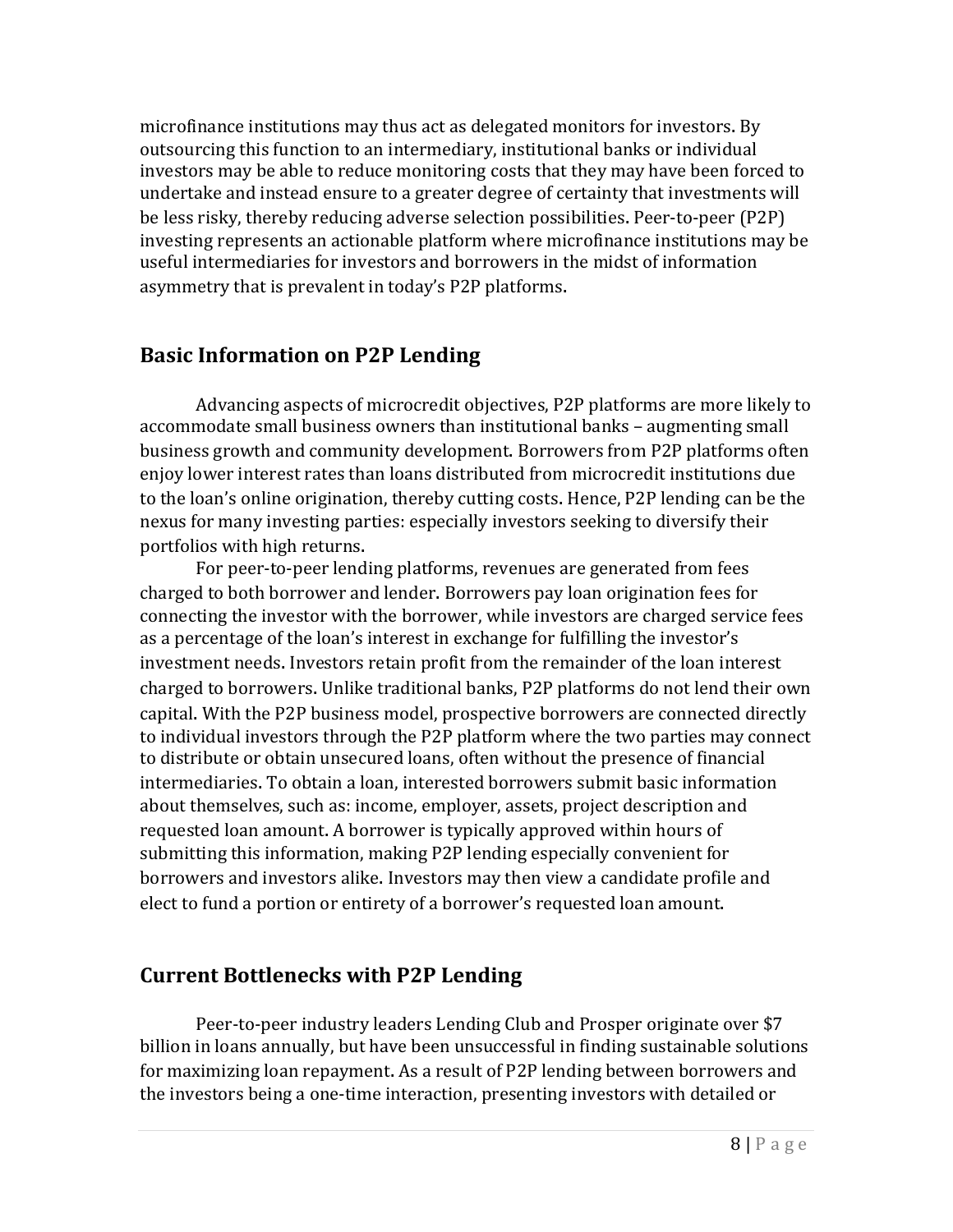accurate borrower information is critical for an improved risk evaluation process. To this end, efforts from Lending Club and Prosper are either non-existent or strongly misguided (Magee, 2011). For instance, Lending Club does not verify borrower information at all, leaving investors particularly vulnerable to default risk. Prosper has developed social collection efforts influenced by microfinance concepts in efforts to decrease the lending risks associated with unsecured lending (Collier, Hampshire 2010). Through the usage of community-based reputation systems, Prosper hopes to impact the behaviors of borrowers in a manner that encourages the repayment of loans much like microfinance institutions do.

The designed community reputation system necessitates the participation of a borrower's respective community. Members within one's community organizations are required to commit time to provide their own information and confirm a prospective borrower's information, such as his or her career, assets, income, or project description. Examples of community members may include: employers, faith-based communities, or volunteer communities. Community members are responsible for creating publically listed web pages on Prosper's domain, where community membership must be established, defined, and proven.

Many practical inefficiencies exist with Prosper's model, though. Such community members must be pitched on Prosper, the P2P platform, the purpose for their time commitment, provide personal information on the Prosper website – from which the community members receive no benefit, and maintain the publically listed website through the election of a community leader charged with monitoring members of the individual community and the criteria for which membership is based. Thus, Prosper relies heavily on others' goodwill, altruism, and time. This may be inefficient on a large scale where information may be insufficient due to low participation rates from the community members, or where biased information is provided by community members to favor the borrower to which the borrower belongs. Community members undertake a great deal of effort to create a community web page that may only be used once by a single person within the community. Thus, this may not prove to be a sustainable option for individual investors to obtain reliable borrower information into the future.

Furthermore, privacy concerns may be more prevalent amongst borrowers on Prosper's community reputation system. One may feel uncomfortable providing personal credit history for verification to community members. Furthermore, among community members a borrower feels comfortable to disclose personal financial information to, it may be inferred that those community members may be more willing to provide falsified verifications on the borrowers' behalf out of a sense of affinity. Although successful examples of the community reputation exist, further research is required to investigate the percentage of aggregate borrowers who belong to these community reputation systems, compare default rates between community affiliations and non-community affiliations, and inspect default trends within the community reputation system based on community size.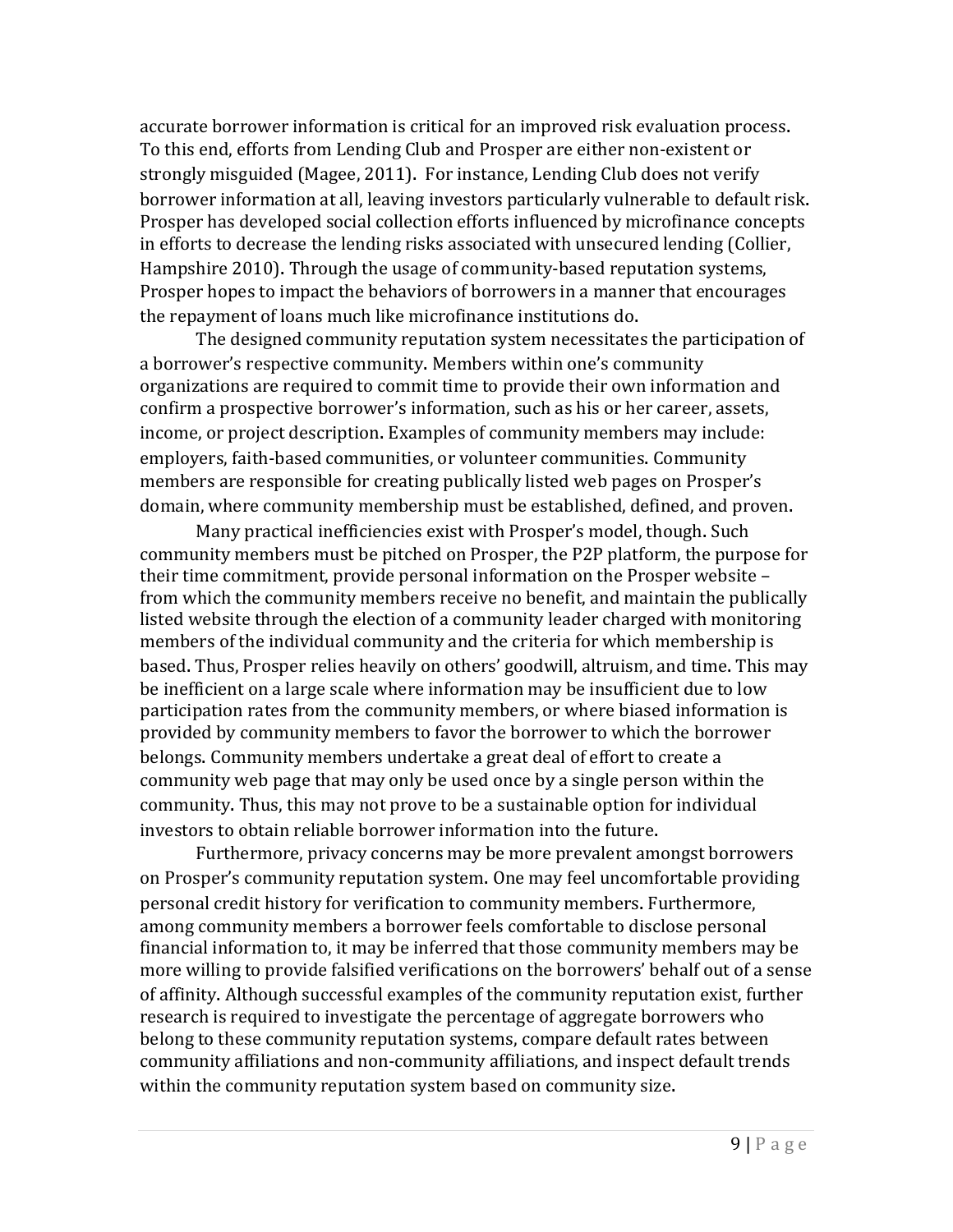#### **How Microfinance May Enhance P2P Lending**

Although Lending Club and Prosper have managed to lower default rates annually, investors that lend on their platforms regularly face negative returns (Yang 2015). Through the measurement of bad loans – as defined by loans in default or which have not been repaid in over 60 days – the cost of bad loans greatly exceeds the positive returns from repaid loans in the P2P lending market. On the two lending websites, Prosper investors may experience a negative 20.2% ROI, while Lending Club investors observe a negative 13.8% ROI (2015).

However, the inclusion of microfinance services to peer–to–peer (P2P) lending platforms represents an attractive option for four separate parties: the borrower, the investor, the P2P provider, and the microfinance institution itself. Microfinance institutions can offer certain core competencies to P2P platforms by increasing available information about prospective borrowers through relationship lending. Due to the unsecured nature of P2P loans, significant moral hazards exist for current borrowers utilizing P2P platforms, as the impetus to repay loans is not great beyond building one's credit score. However, through outsourcing monitoring services to microfinance institutions, P2P platforms may avoid incremental costs associated with potential default risks caused by information asymmetry or moral hazard. Through outsourcing loan supervisory services, P2P platforms may ultimately realize granular growth. Newfound information made available to P2P investors may facilitate the decision process when distinguishing which loan requests to fulfill within certain credit grade categories – further balancing the spread of credit amongst all credit categories. Moreover, paying small fees to a microfinance institution may attract a larger volume of capital from new investors interested in diversifying their portfolio in marketplace lending (P2P). Possessing accurate information in the P2P lending place may thus be a competitive advantage for competing P2P platforms seeking to generate market share.

| Year | AA      | A       | B     | C       | D        | Е       | <b>HR</b> | Default Rate |
|------|---------|---------|-------|---------|----------|---------|-----------|--------------|
| 2006 | 7.5%    | $7.7\%$ | 9.3%  | 11.2%   | 9.8%     | 8.9%    | $45.6\%$  | 39.2%        |
| 2007 | 15.4%   | 16.8%   | 19.9% | 21.3%   | $15.3\%$ | $6.2\%$ | $5.2\%$   | 39.5%        |
| 2008 | 23.3%   | 19.5%   | 23.2% | 17.4%   | 11.2%    | $3.0\%$ | 2.5%      | 33.0%        |
| 2009 | 21.6%   | 24.9%   | 6.9%  | 17.9%   | 13.6%    | $5.2\%$ | 9.8%      | 15.2%        |
| 2010 | 16.1%   | 20.9%   | 14.7% | $9.0\%$ | 19.5%    | 8.3%    | $11.5\%$  | 16.7%        |
| 2011 | $7.3\%$ | 17.5%   | 16.9% | $9.1\%$ | 27.1%    | 16.7%   | $5.5\%$   | 22.6%        |
| 2012 | 7.3%    | 17.7%   | 18.1% | 22.8%   | 18.9%    | $5.4\%$ | $9.9\%$   | 31.2%        |
| 2013 | 4.6%    | 16.5%   | 24.5% | 31.2%   | 14.9%    | 6.8%    | $1.5\%$   | 23.6%        |
| 2014 | $6.8\%$ | 18.3%   | 24.0% | 29.4%   | 1.4%     | 6.5%    | 13.6%     | 24.5%        |

**Figure 5: Loan Distribution and Default Rate by Credit Grade on P2P Platforms**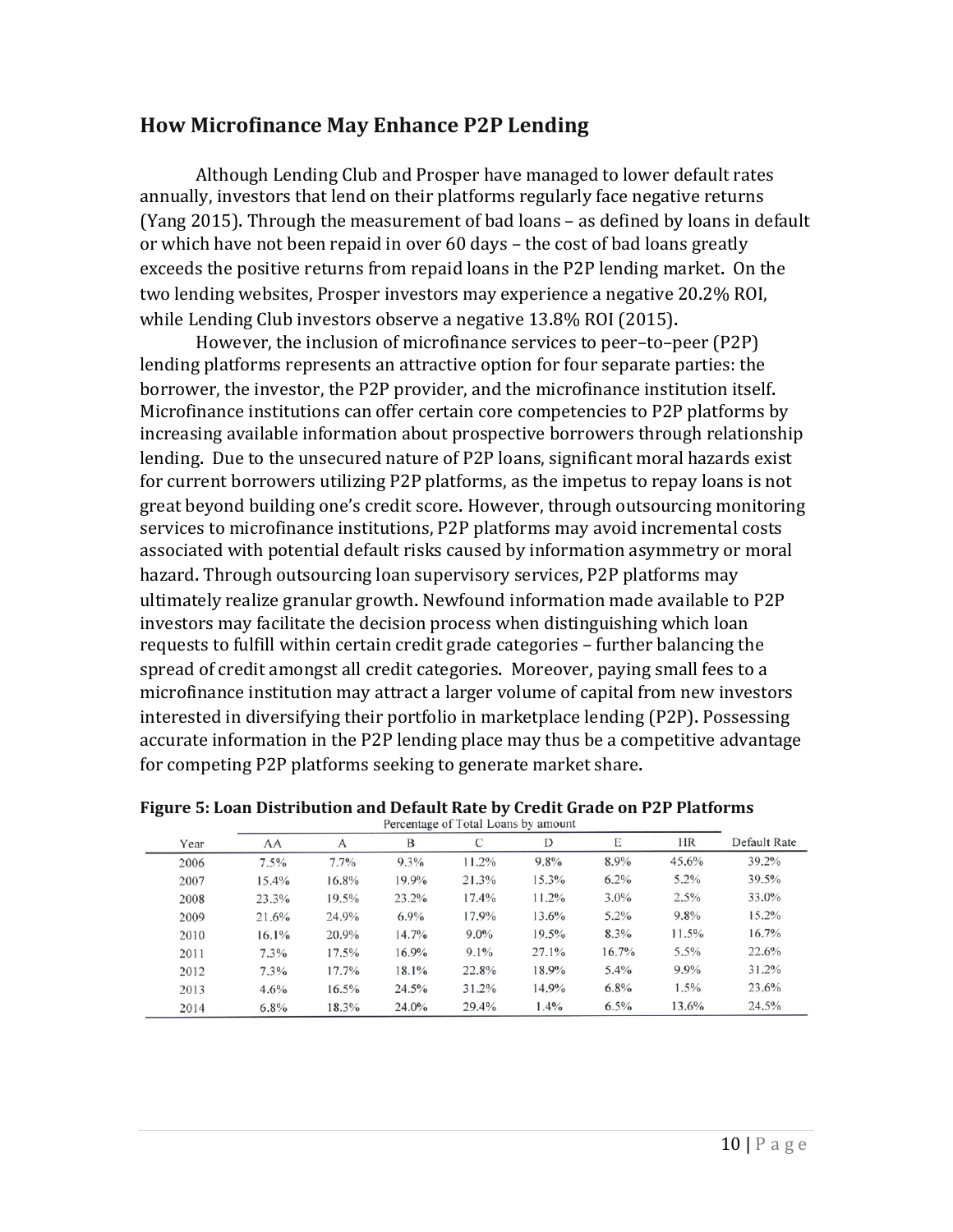|      | Default rate YoY |       |       |       |       |       |       |         |  |
|------|------------------|-------|-------|-------|-------|-------|-------|---------|--|
| Year | AA               | A     | В     | C     | D     | E     | ΗR    | Overall |  |
| 2006 | 8.8%             | 16.7% | 24.7% | 36.2% | 35.8% | 48.8% | 64.8% | 39.2%   |  |
| 2007 | 14.3%            | 25.8% | 33.3% | 41.1% | 42.8% | 53.2% | 62.2% | 39.5%   |  |
| 2008 | 18.3%            | 25.6% | 32.9% | 33.4% | 37.4% | 43.6% | 52.5% | 33.0%   |  |
| 2009 | 6.0%             | 9.3%  | 16.8% | 15.4% | 22.4% | 22.3% | 23.7% | 15.2%   |  |
| 2010 | 3.9%             | 9.8%  | 11.2% | 15.3% | 21.4% | 24.9% | 25.4% | 16.7%   |  |
| 2011 | 2.9%             | 9.4%  | 15.5% | 14.9% | 24.8% | 32.1% | 31.0% | 22.6%   |  |
| 2012 | 8.1%             | 9.3%  | 14.1% | 20.1% | 23.9% | 25.9% | 28.5% | 31.2%   |  |
| 2013 | 4.1%             | 2.8%  | 4.6%  | 7.5%  | 10.8% | 13.1% | 13.6% | 23.6%   |  |
| 2014 | 8.7%             | 0.4%  | 0.7%  | 1.2%  | 1.6%  | 2.5%  | 1.7%  | 24.5%   |  |

*Source: Massachusetts Institute of Technology, "Analysis and Assessment of Credit rating model in P2P lending an instrument to solve information asymmetry between lenders and borrowers", by Yang Yang.*

#### **Conclusion**

Although microfinance institutions are in a position to profit from the needs of P2P companies, the P2P market is expected to grow substantially long-term. The similarities that exist between the P2P and microfinance business models may represent an opportunity for microfinance institutions to create a large online presence, leapfrogging current P2P platforms and offering P2P platforms of their own, distinguished by superior information reliability and availability for socially conscious investors seeking to add double bottom line investments to their portfolios.

Room for further research exists in the scope of the proposed business partnership model of microcredit institutions and P2P platforms. By outsourcing monitoring services to microcredit institutions, it remains to be studied how many loans would avoid default stages as a result of maintaining better borrower information obtained from the microfinance partnership. Furthermore, studying profitability scenarios for investors that include cost savings that result from increased information and monitoring efforts needs to be explored. The implications for other parties should be considered, too. Would the outsourcing cost for P2P platforms significantly affect fees paid by borrowers and investors? How willing will investors be to pay higher fees for better assurance that default rates may be further diminished? Most importantly, would new individual investors be more inclined to invest in P2P platforms in the midst of increased information?

While these questions must be explored over time, P2P lending represents an immediate solution for small business owners to receive credit which many businesses depend on, facilitating efficient markets whereby the aggregate amount of funded projects are being maximized. Although discrimination has been observed in P2P platforms in the form of higher interest rates, minority owned business owners may see better success in loan approval rates through P2P platforms.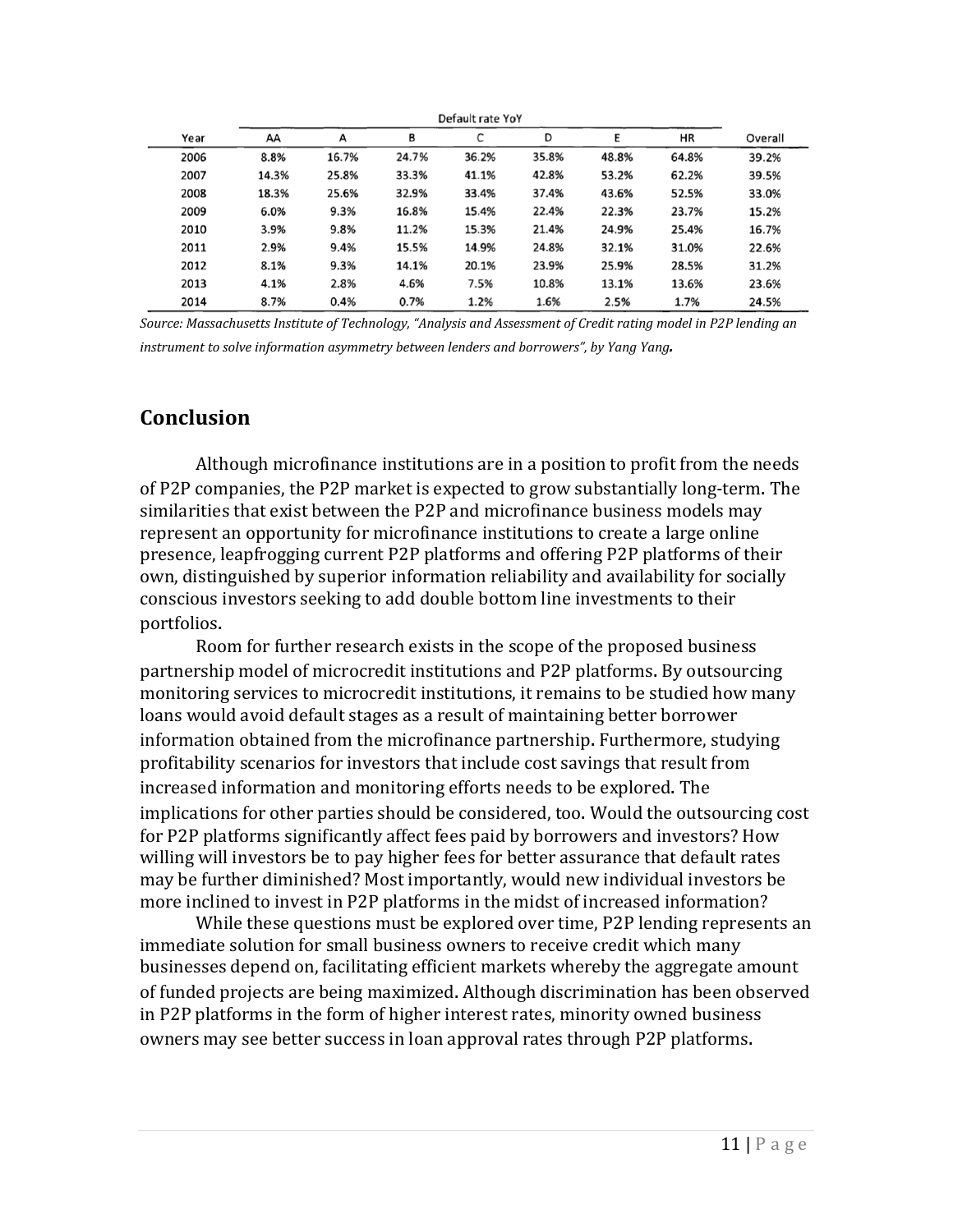# Works Cited

- Alicia Ross, Joseph Farhat. "An Overview of the Kauffman Firm Survey: Results from 2011 Business Activities." *Kauffman Foundation*. June 2013.
- Beatriz Armendariz, Jonathan Morduch. "The Economics of Microfinance." Cambridge, MA: MIT, 2005. Print
- Benjamin Collier, Robert Hampshire. "Sending Mixed Signals: Multilevel Reputation Effects in Peer-to-Peer Lending Markets." *ACM Conference on Computer Supported Cooperative Work*". Savannah, Georgia: ACM. (2010): 1-10.
- Christine Kymn. "Access to Capital for Women- and Minority-owned Businesses: Revisiting Key Variables," *U.S. Small Business Administration*, Issue Brief no.13 (2014): 1-5.
- Federal Reserve Bank of New York, "Small Business Credit Survey," 2013, https://www.newyorkfed.org/medialibrary/interactives/fall2013/fall2013/files /full-report.pdf.
- Federal Reserve Bank of St. Louis, "FRED Graph*"*, 2013, https://research.stlouisfed.org/fred2/graph/
- Haewon Yum, Byungtae Lee, Myungsin Chae. "From the Wisdom of Crowds to My Own Judgement in Microfinance Through Online Peer-to-Peer Lending Platforms." *Electric Commerce Research and Applications,* (2012): 469-483.
- Jack R. Magee. "Peer-to-Peer Lending in the United States: Surviving after Dodd-Frank." 15 N.C. Banking Inst. 139 (2011).
- JD Harrison. "Who actually creates jobs: Start-ups, small businesses or big corporations?" *Washington Post,* last modified April 25, 2013, https://www.washingtonpost.com/business/on-small-business/who-actuallycreates-jobs-start-ups-small-businesses-or-bigcorporations/2013/04/24/d373ef08-ac2b-11e2-a8b9- 2a63d75b5459\_story.html
- Karen Mills, Brayden McCarthy, "The State of Small Business Lending: Credit Access during the Recovery and How Technology May Change the Game*" Harvard Business School.* Working Paper 15-004. July 22, 2014.